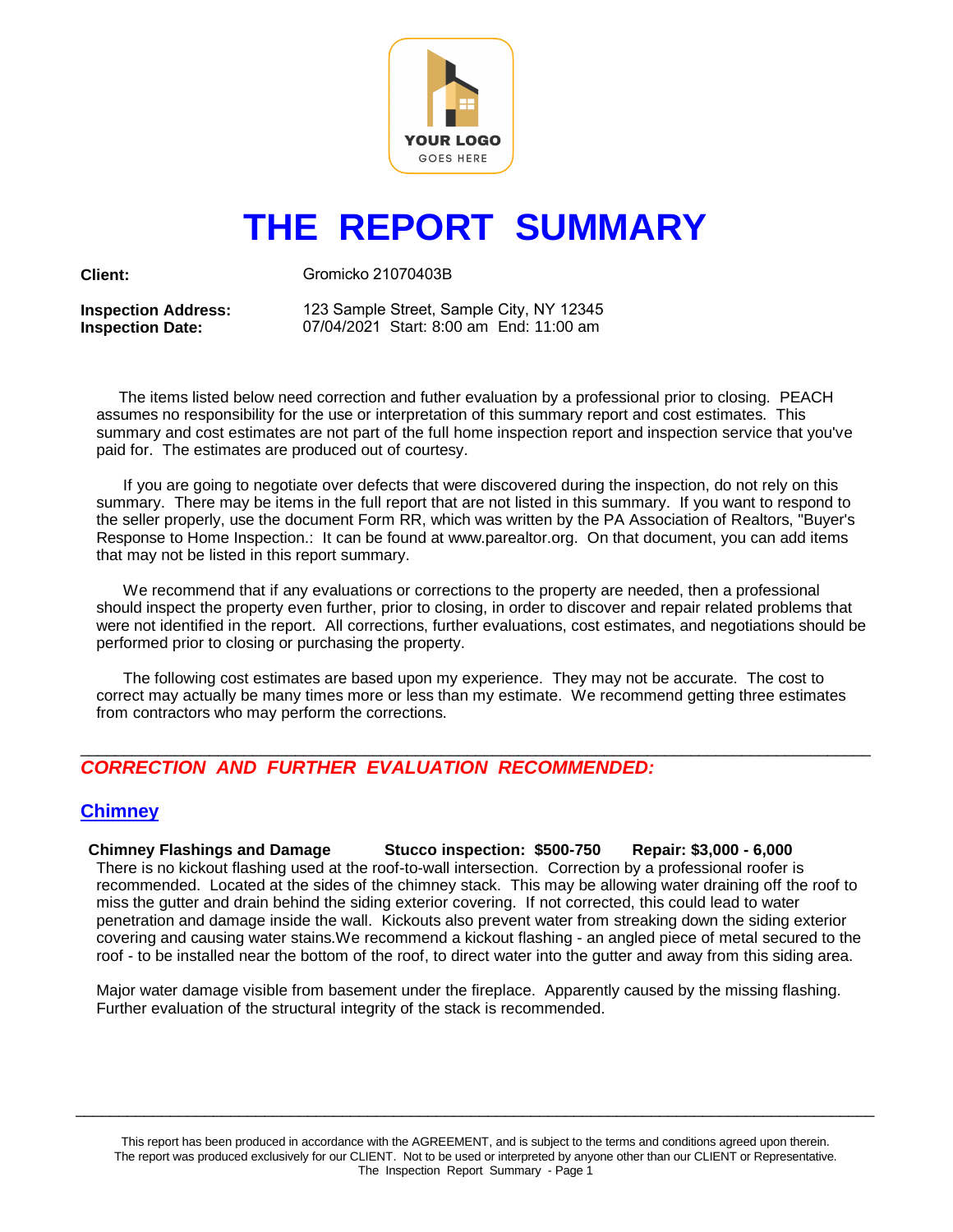# **Heating**

#### **Service record \$120-180**

Recommend having the heating and cooling system inspected, cleaned, and serviced by an HVAC professional prior to closing.

 $\_$  ,  $\_$  ,  $\_$  ,  $\_$  ,  $\_$  ,  $\_$  ,  $\_$  ,  $\_$  ,  $\_$  ,  $\_$  ,  $\_$  ,  $\_$  ,  $\_$  ,  $\_$  ,  $\_$  ,  $\_$  ,  $\_$  ,  $\_$  ,  $\_$  ,  $\_$  ,  $\_$  ,  $\_$  ,  $\_$  ,  $\_$  ,  $\_$  ,  $\_$  ,  $\_$  ,  $\_$  ,  $\_$  ,  $\_$  ,  $\_$  ,  $\_$  ,  $\_$  ,  $\_$  ,  $\_$  ,  $\_$  ,  $\_$  ,

## **Plumbing**

#### **Main Water Shut-off Valve Plumber: \$200-300**

There is a noticable low flow of hot water at the bathroom fixtures. Only one fixture can run hot water at a time. Further evaluation by a plumber is recommended.

#### **Check Valve & Expansion Tank \$200-300**

 There is a pressure regulator installed on the main water supply line coming into the house. This regulator has a valve that prevents water from pushing back out to the street, and makes the plumbing system a closed water system. When the water heater makes hot water, the water in the system expands. The expansion of the warm water increases the pressure on the homes water pipes. An expansion tank installed on the water line would absorb the extra pressure. There isn't one installed through. The relief valve on the water tank may start to drip, because of the lack of an expansion tank. The action of the expansion tank also reduces knocking of the pipes, and wear and tear on the faucets and shut-off valves in the home. We recommend installing an expansion tank.

The relief valve on the hot water tank is actively leaking water into a bucket.

#### **Relief Valve & Discharge Pipe**

The pressure relief valve on the water heater is dripping water - leaking. Indication of a failure in the relief valve itself, or a pressure/temperature problem with the water heater tank.

## **Structure**

#### **Poured Concrete Foundation \$300-500**

There are indications of previous ground water penetration through a foundation crack. Water marks. It has leaked in the past and may likely leak again in the future. Ask seller when the crack leaked in the past. Located at the left-side wall, near electrical panel.

There are dry water marks around the sewer line. Located on the front wall.

 Foundation cracks can be repaired using an epoxy ejection method. Epoxy ejection repairs are considered affordable and effective. Epoxy ejections make a bond between the cracked sections of the foundation that is actually stronger than the concrete itself. Further evaluation and correction to the foundation crack(s) by a professional (one familiar with epoxy injection repairs) is recommended.

#### **Floor Type and Condition**

There is major water damage at floor components. Above the foundation wall. Located under the fireplace.

 $\_$  ,  $\_$  ,  $\_$  ,  $\_$  ,  $\_$  ,  $\_$  ,  $\_$  ,  $\_$  ,  $\_$  ,  $\_$  ,  $\_$  ,  $\_$  ,  $\_$  ,  $\_$  ,  $\_$  ,  $\_$  ,  $\_$  ,  $\_$  ,  $\_$  ,  $\_$  ,  $\_$  ,  $\_$  ,  $\_$  ,  $\_$  ,  $\_$  ,  $\_$  ,  $\_$  ,  $\_$  ,  $\_$  ,  $\_$  ,  $\_$  ,  $\_$  ,  $\_$  ,  $\_$  ,  $\_$  ,  $\_$  ,  $\_$  ,